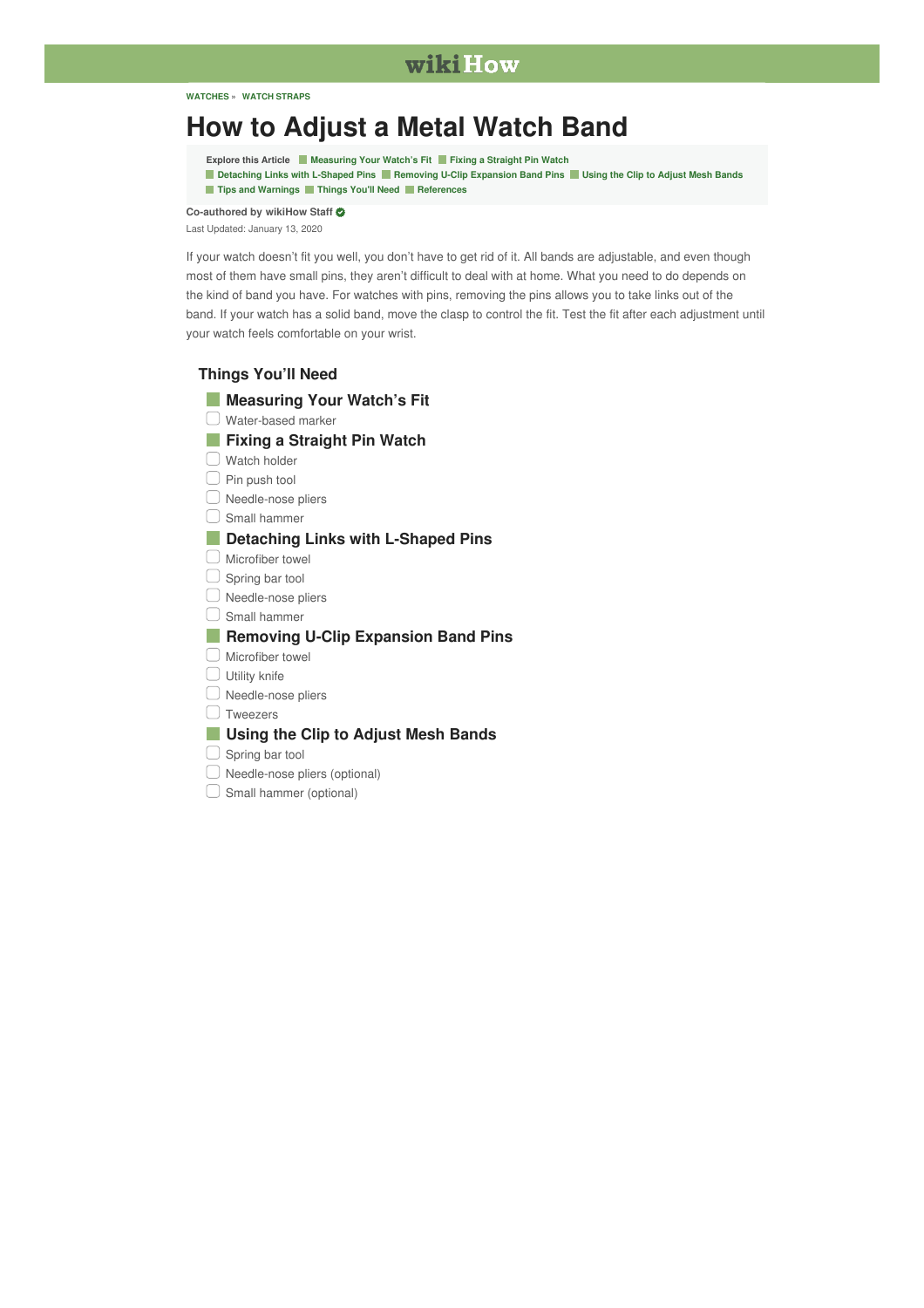<span id="page-1-0"></span>

**1** Check the band for pins if you're unsure what kind of watch you have. There are a wide variety of watches in the world, and some of them are easier to adjust than others. Straight pins are very **Check the band for pins if you're unsure what kind of watch you have.** There are a wide variety common, but some pins are L or U-shaped. You can spot these pins by looking along the sides of the bands for clues. Spread the links out as well to see if you can peek between them.<sub>[\[1\]](#page-17-2)</sub>

- <span id="page-1-1"></span>The most common pins are straight ones. Look for a series of vertical pin holes on the edges of the bands.
- L-shaped pins look like horizontal bars over the links. That is only part of the pin. The vertical part of the "L" runs down to the opposite edge of the band.
- With U-shaped pins, your watch band looks like a series of vertical bars. The pins are actually underneath clips on each link. You may be able to see the clips curving down from the edges of the band.
- Mesh bands don't have links at all. Instead, a mesh band is a solid piece of flexible metal. The clasp controls the fit.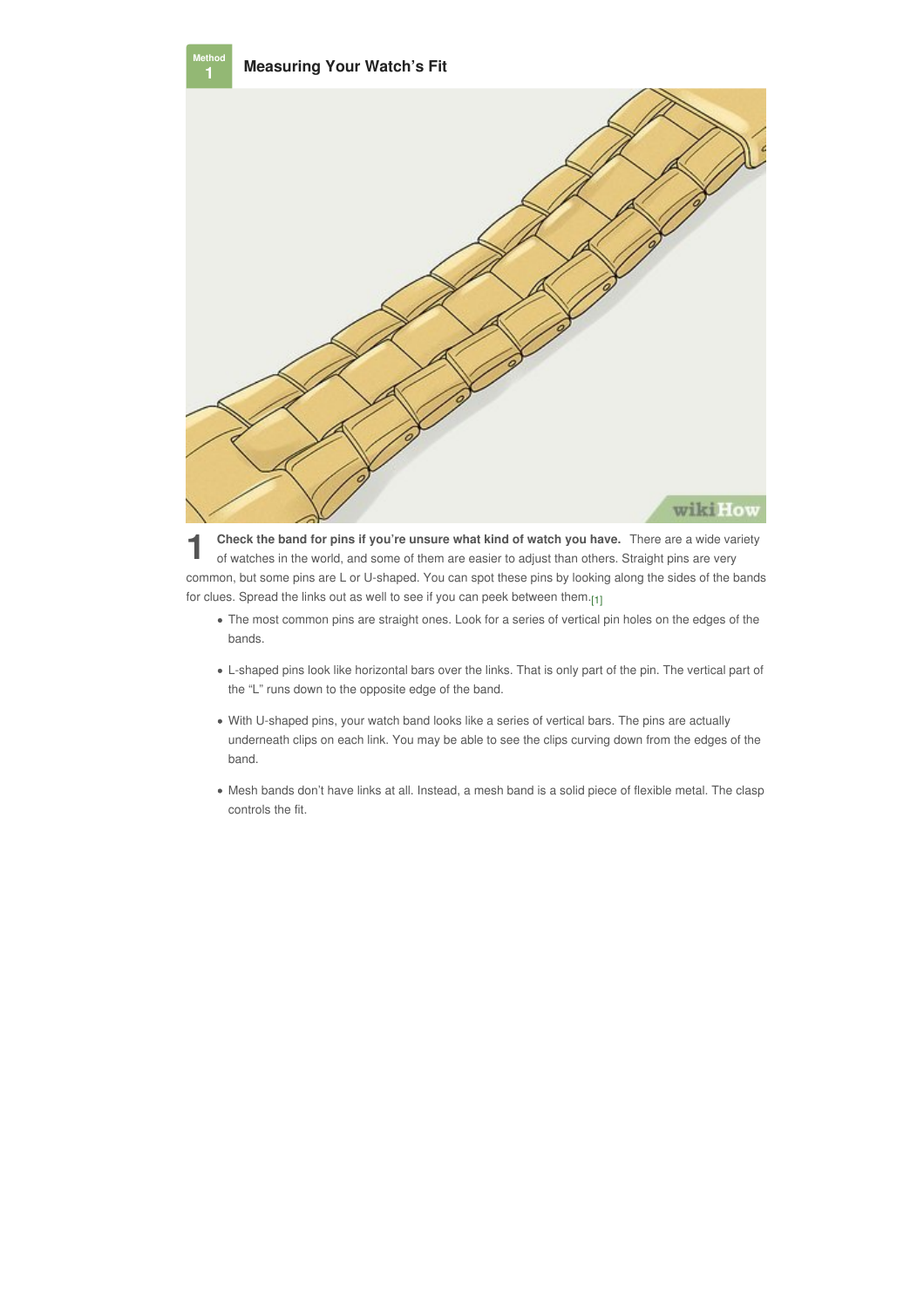

**2** Set the watch on your wrist to determine how many links to remove. Slip the watch on like you would normally wear it, centering the clasp on the underside of your wrist. Pinch the band to remove **Set the watch on your wrist to determine how many links to remove.** Slip the watch on like you all of the slack. Then, count the number of links you are able to pinch together to eliminate the slack. [\[2\]](#page-17-3)

<span id="page-2-0"></span>Make sure the band is relatively loose but not loose enough to slide across your wrist. At the right setting, it will stay put when you wear it. Try to measure it as accurately as possible so you don't have to go back and make a second adjustment later.



Make a mark with a water-based marker if you have a mesh band. Mesh bands are a little<br>different since they don't have individual links to remove. Instead, you adjust the band by moving the **Make a mark with a water-based marker if you have a mesh band.** Mesh bands are a little clasp. Put the watch on and make a mark where you wish to move the clasp in order to make the band fit your wrist.<sub>[\[3\]](#page-17-4)</sub>

<span id="page-2-1"></span>Use a simple marker like the kind young children use. These ones are easy to wash off with a towel and maybe a little bit of water. Avoid anything permanent, since you probably won't enjoy an unpleasant mark on an otherwise flawless watch.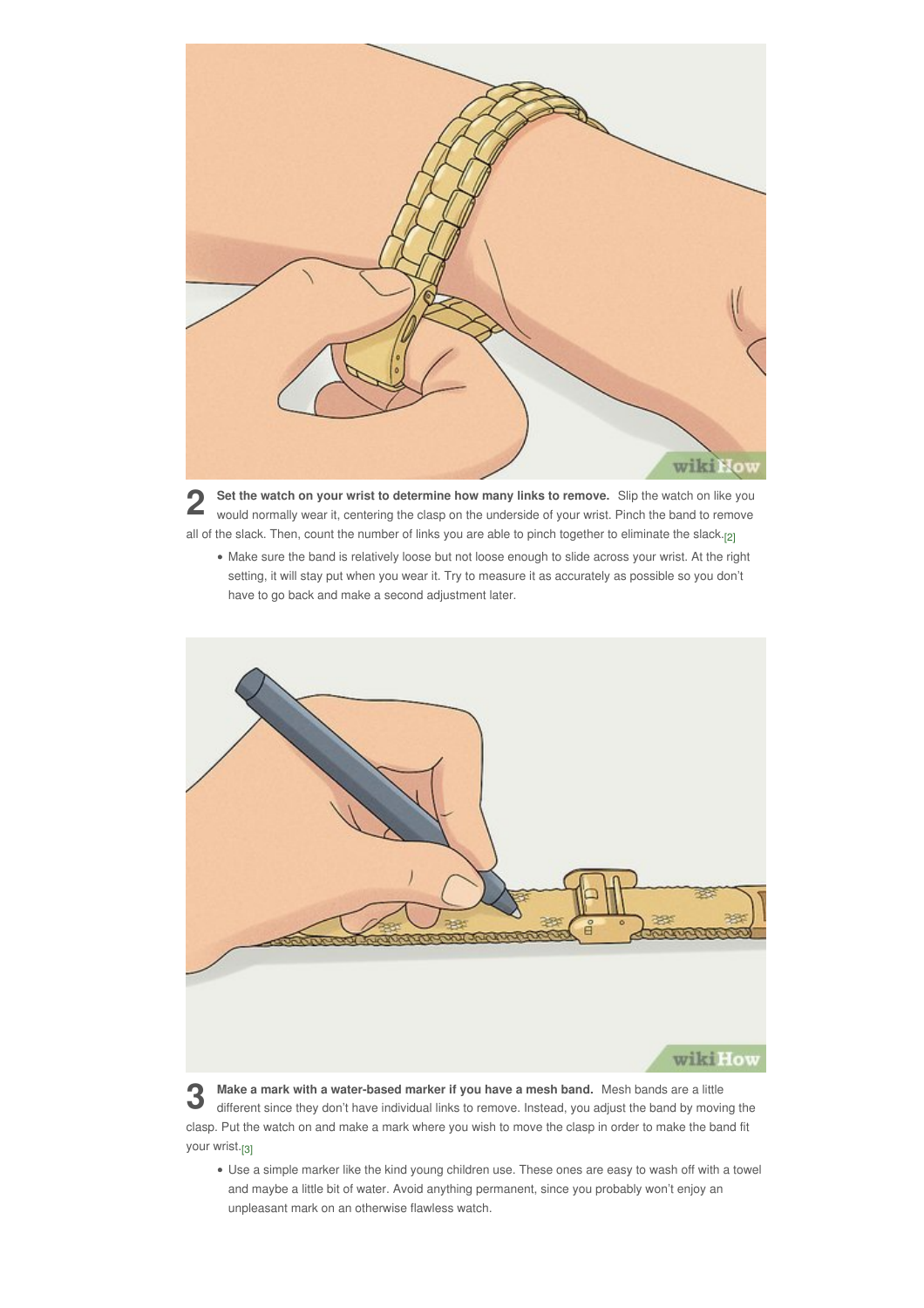<span id="page-3-0"></span>

**1** removable links very easy to spot. Place the watch on a microfiber towel, turning it so the arrows point **Identify the removable links by finding the arrows printed on them.** The arrows make the down. The pin holes will be on top so you can knock the pins out from the band.<sub>[\[4\]](#page-17-5)</sub>

- <span id="page-3-1"></span>Some of the links may not have arrows on them. These ones aren't meant to be removed.
- If your watch doesn't have any arrows on it, look carefully at the pin holes. The pins will sit a little deeper inside the band on one side. Reach for them from that side.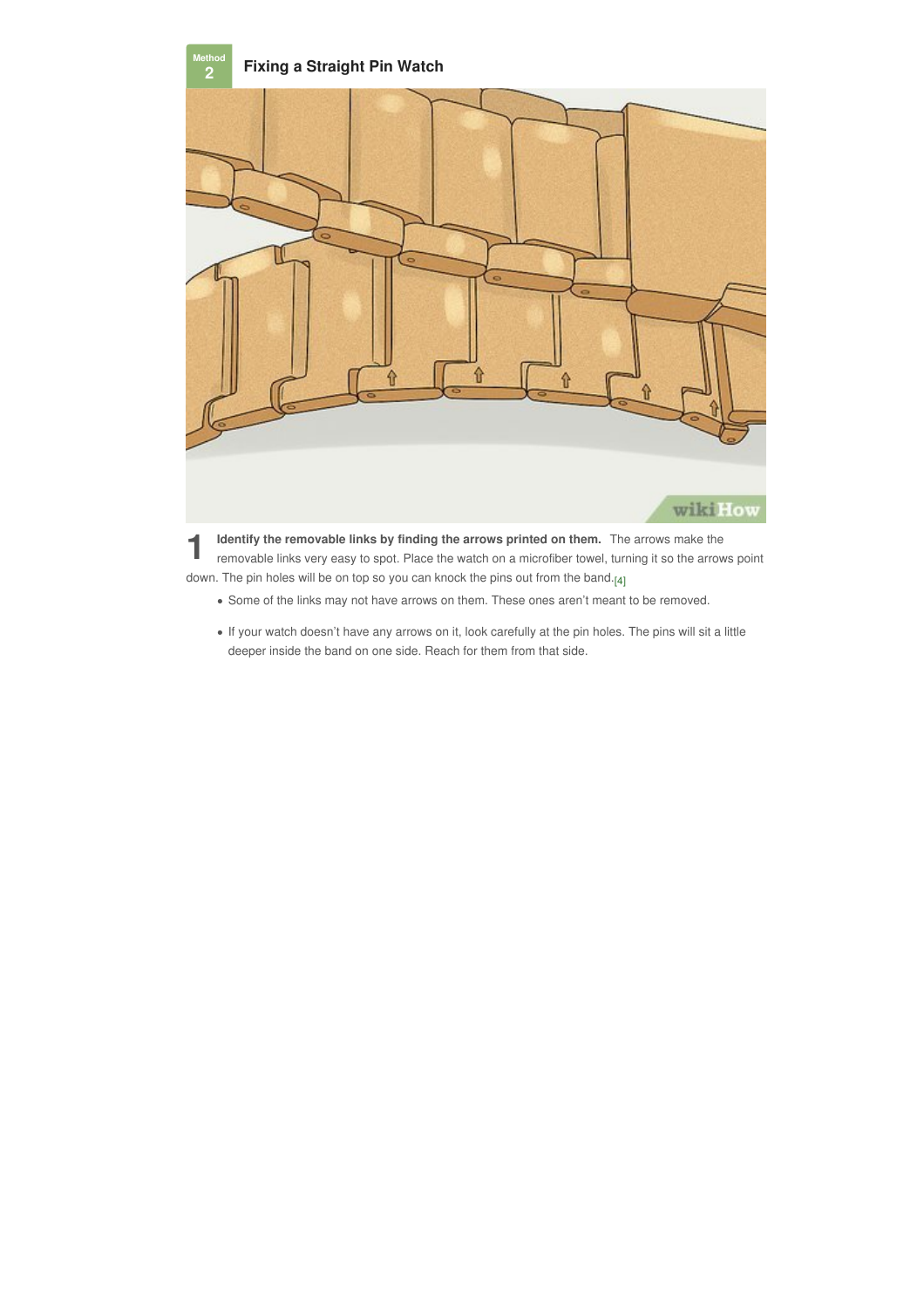

**2** Align a pin push tool over the pin you wish to remove. You need something small in order to reach the pin. A pin push is little more than a handle with a needle on the end, but no watch pin can **Align a pin push tool over the pin you wish to remove.** You need something small in order to escape it. Set the point over the pin securing the link you wish to remove.<sub>[\[5\]](#page-17-6)</sub>

- <span id="page-4-0"></span>You can find pin push tools online or at many hardware stores. Take the opportunity to also get a small hammer and any other gear you need for the adjustment.
- Some watches have screws instead of pins. They aren't as common, but the screw heads will be noticeable on one end of the band if your watch has them. Use a small flathead screwdriver instead to remove the bands.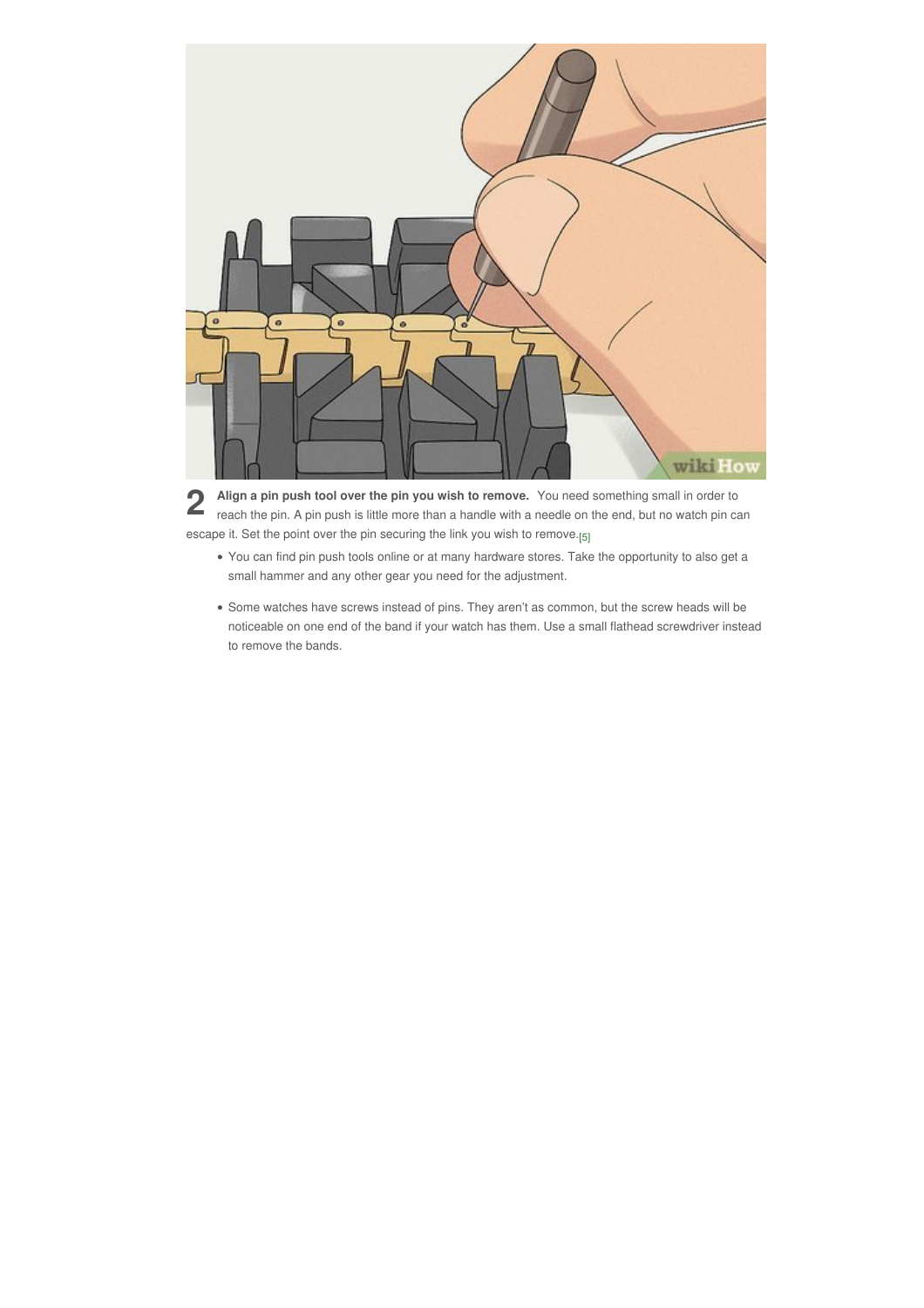

**3** Use a small hammer to tap the push tool until the pin falls out. Tap, tap, tap to push the pin out as far as it will go. Any small hammer works well for this, including ball-peen hammers and even tack **Use a small hammer to tap the push tool until the pin falls out.** Tap, tap, tap to push the pin out hammers. The key is to be cautious and tap gently to avoid damaging the watch. Tap the pin as far as you can get it to move.<sub>[\[6\]](#page-17-7)</sub>

- <span id="page-5-0"></span>To make this part easier, get a watch working block to hold the watch in place. You could also cut a slit in a piece of foam and put the watch in it.
- If the pin doesn't fall out on its own, grab it with your fingers or a pair of needle-nose pliers.
- Some watches have metal pin tubes called ferrules that fall out as you hammer. If your watch has these, set them aside to put back when you replace the pin.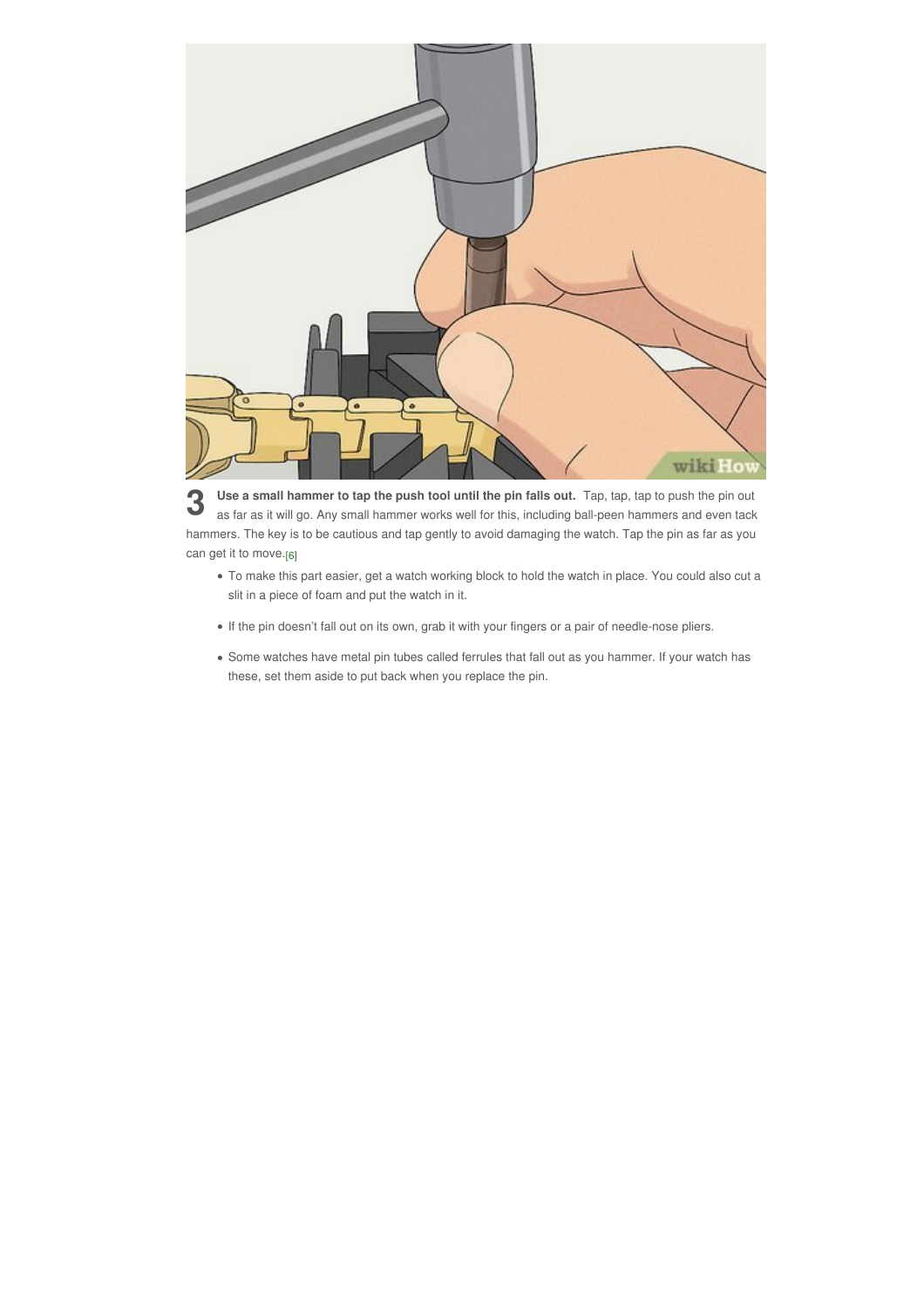

**4 6 1 hemove the link and take out other pins as needed.** Without the pin holding it in place, the link slides off the watch band. Set it aside for now. Continue adjusting the band by repeating the steps on **Remove the link and take out other pins as needed.** Without the pin holding itin place, the link any other links you wish to remove.<sub>[\[7\]](#page-17-8)</sub>

<span id="page-6-0"></span>To keep the band even, plan on removing links in pairs. You may wish to close the band and test the watch against your wrist again after each removal.



**5** Put the pin back in place to fasten the band together. After removing a link, push the loose ends of the band together. Set the pin back in the pinhole, making sure you insert it from the correct end. **Put the pin back in place to fasten the band together.** After removing a link, push the loose ends Push the pin tip in first, then hammer the back end to push the pin into the band again.<sub>[\[8\]](#page-17-9)</sub>

- <span id="page-6-1"></span>Push the pin toward the arrows on the band. The wider end of the pin will end up on top so you can then follow the direction of the arrows again next time you need to adjust the band.
- If your watch band had ferrules in it, remember to put one at both ends of the pinhole. Tap them in place with the hammer.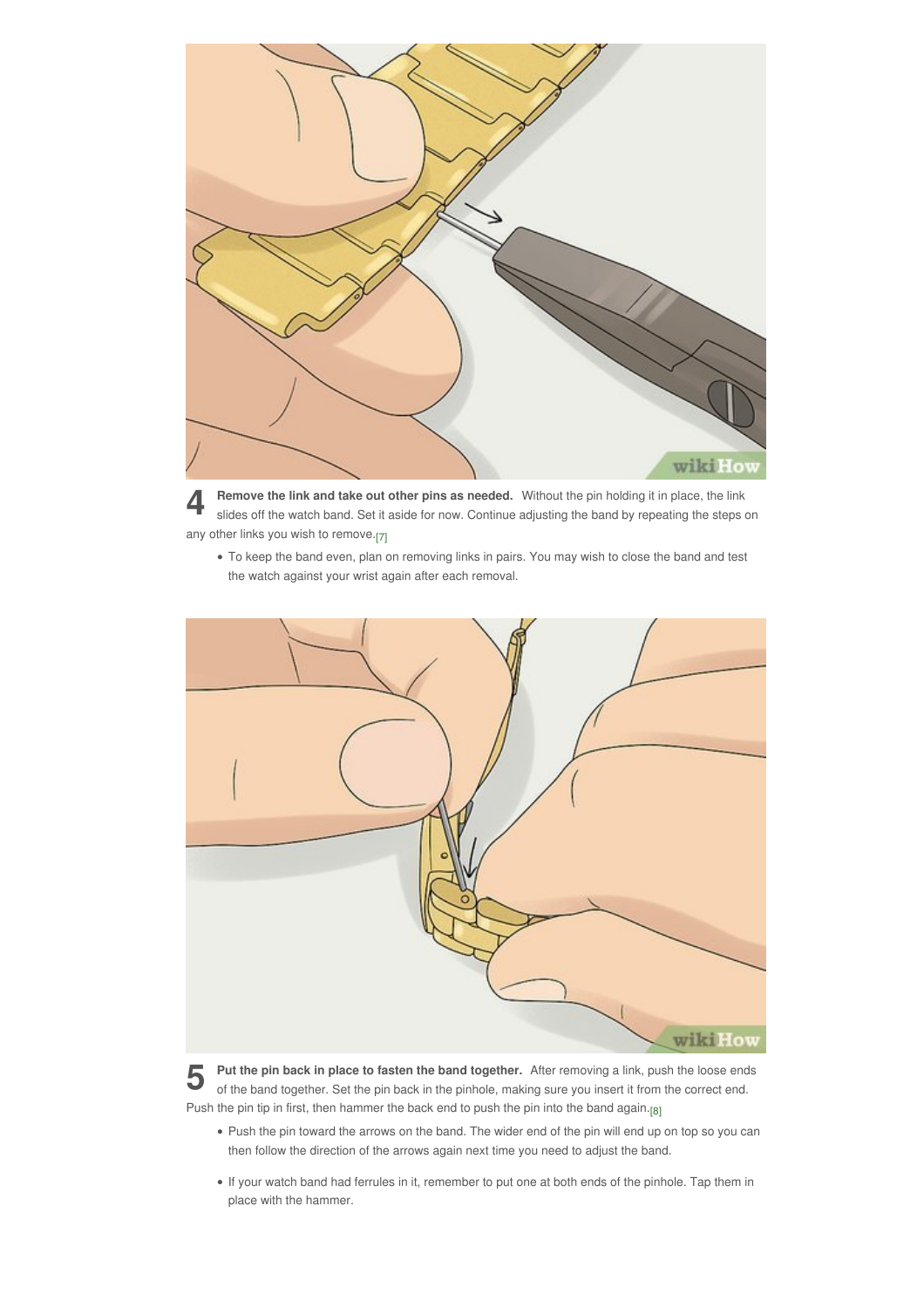<span id="page-7-0"></span>

**1 1 1 1 1 ind the arrows to see which links are removable. Your watch band may have small arrows printed on it. Lay the watch on a microfiber towel, then turn it so the arrows point down. This will bring** the pins to the top so you can access them.<sub>[\[9\]](#page-17-10)</sub>

<span id="page-7-1"></span>If your watch doesn't have arrows, inspect the edges of each link. If you see small horizontal bars on the links, then you might have an L-shaped pin.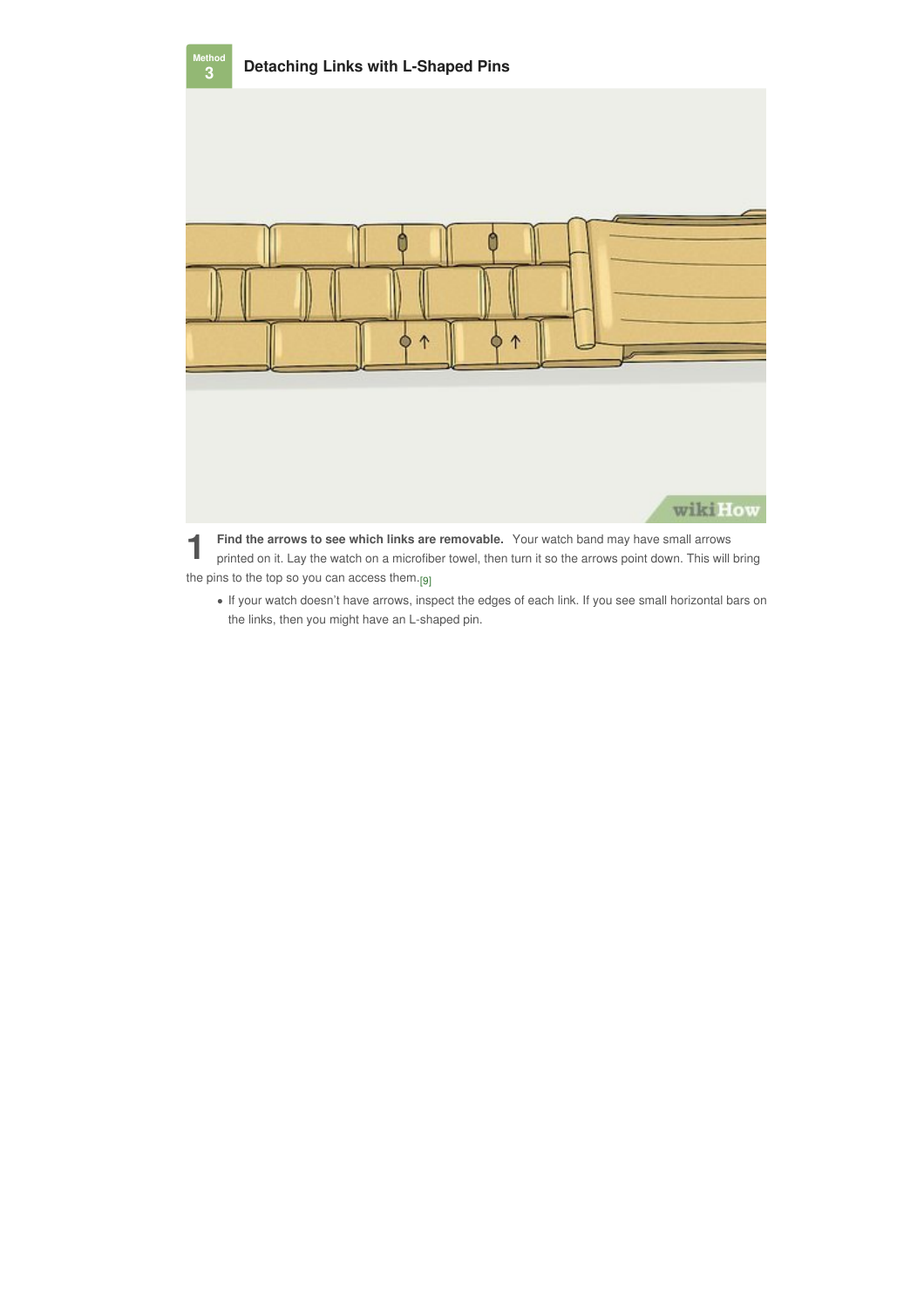

**2** Slide the tip of a spring bar tool into the pinhole. Look for a small but noticeable hole on the sides of the pins between the links. If you have a spring bar tool, use it to easily leverage the pin. A spring **Slide the tip of a spring bar tool into the pinhole.** Look for a small but noticeable hole on the sides bar tool is a small metal bar with a sharp point for removing pins. If you can, also set the watch in a watch band holder ot cut piece of foam to prevent it from moving as you work. [\[10\]](#page-18-0)

- <span id="page-8-0"></span>You can get a spring bar tool online and at some hardware stores.
- If you don't have a spring bar tool, try finding anything else with a sharp metal point. You could reach the pin using a small pair of pliers, for instance.



**3** Push the pin up and out of the band using the spring bar tool. Leverage the tip of the spring bar into the hole. If you're using pliers, close the jaws together to lift the pin out of its slot. Eventually, you **Push the pin up and out of the band using the spring bar tool.** Leverage the tip of the spring bar will see it come out from the top of the band. As soon as you are able to reach it, pluck it with your fingers to pull it the rest of the way out.<sub>[\[11\]](#page-18-1)</sub>

<span id="page-8-1"></span>The pointed end of spring bar tool is also useful for continuing to lift the pin if you aren't able to hold onto it with your fingers.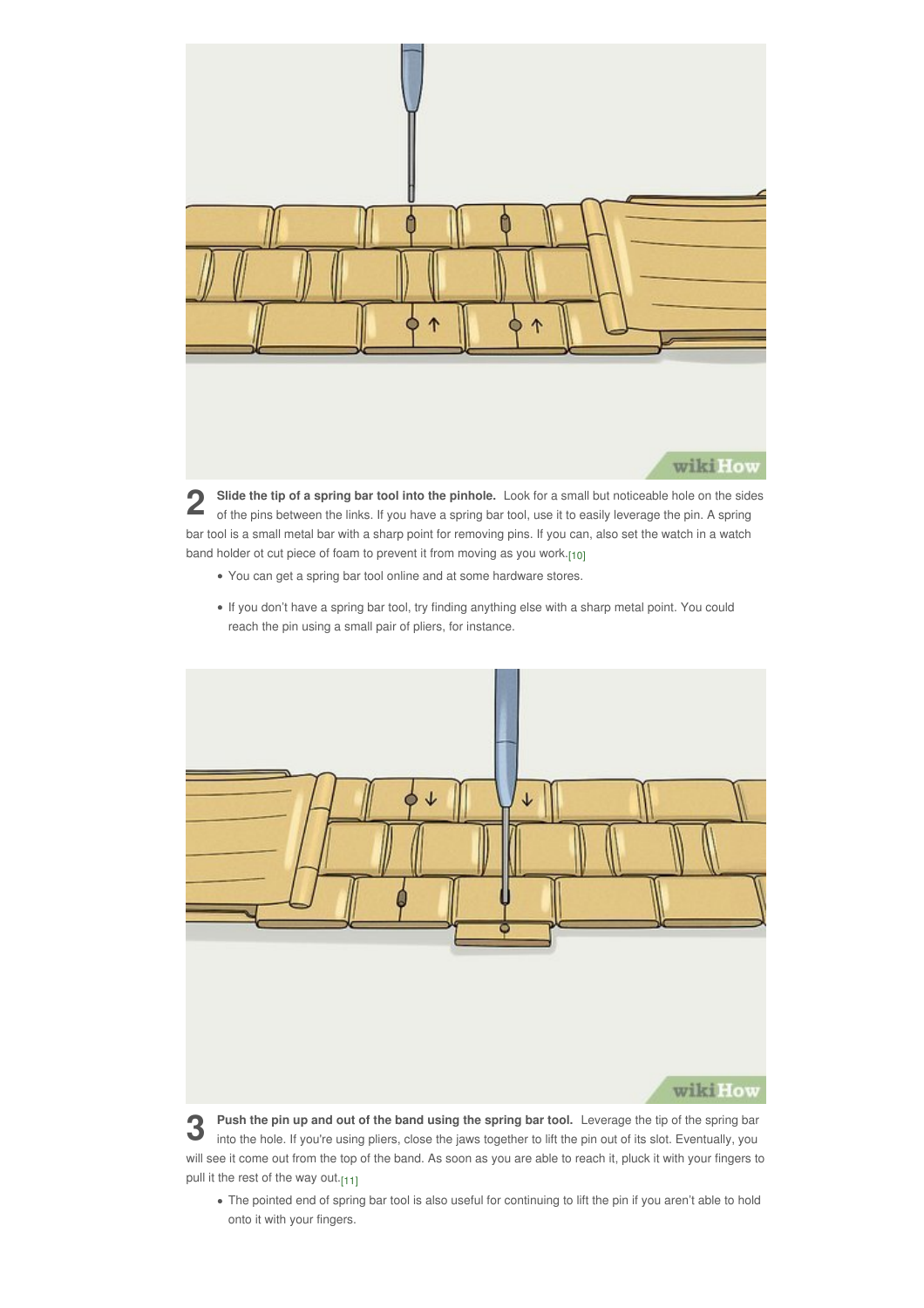

**4** Slide the link out and remove other pins as needed. Complete the adjustment by taking care of a of the other links you planned on removing. You don't need to close the band unless you plan on **Slide the link out and remove other pins as needed.** Complete the adjustment by taking care of all testing the fit after removing a link. Simply remove each individual pin. The links slide out of place with ease once the pins are gone.<sub>[\[12\]](#page-18-2)</sub>

<span id="page-9-0"></span>To keep the band even, consider removing a link from each end. Try to avoid taking off more links than you think you need, and close the band to test its fit if you're not sure.



**5** Hammer the pin back into place when you're ready to close the band. After removing all of the bands you wish to remove, pull the loose ends back together. When putting an L pin back, insert the **Hammer the pin back into place when you're ready to close the band.** After removing all of the longer, vertical end first so the small pinhole is at the top of the watch. Slide the pin in, then tap it down with your hammer until it locks into place.<sub>[\[13\]](#page-18-3)</sub>

<span id="page-9-1"></span>Keep hammering the pin until it is flush with the top of the watch. The horizontal part of the pin will catch on the band and hide any gaps so your band looks like a single, continuous piece of metal.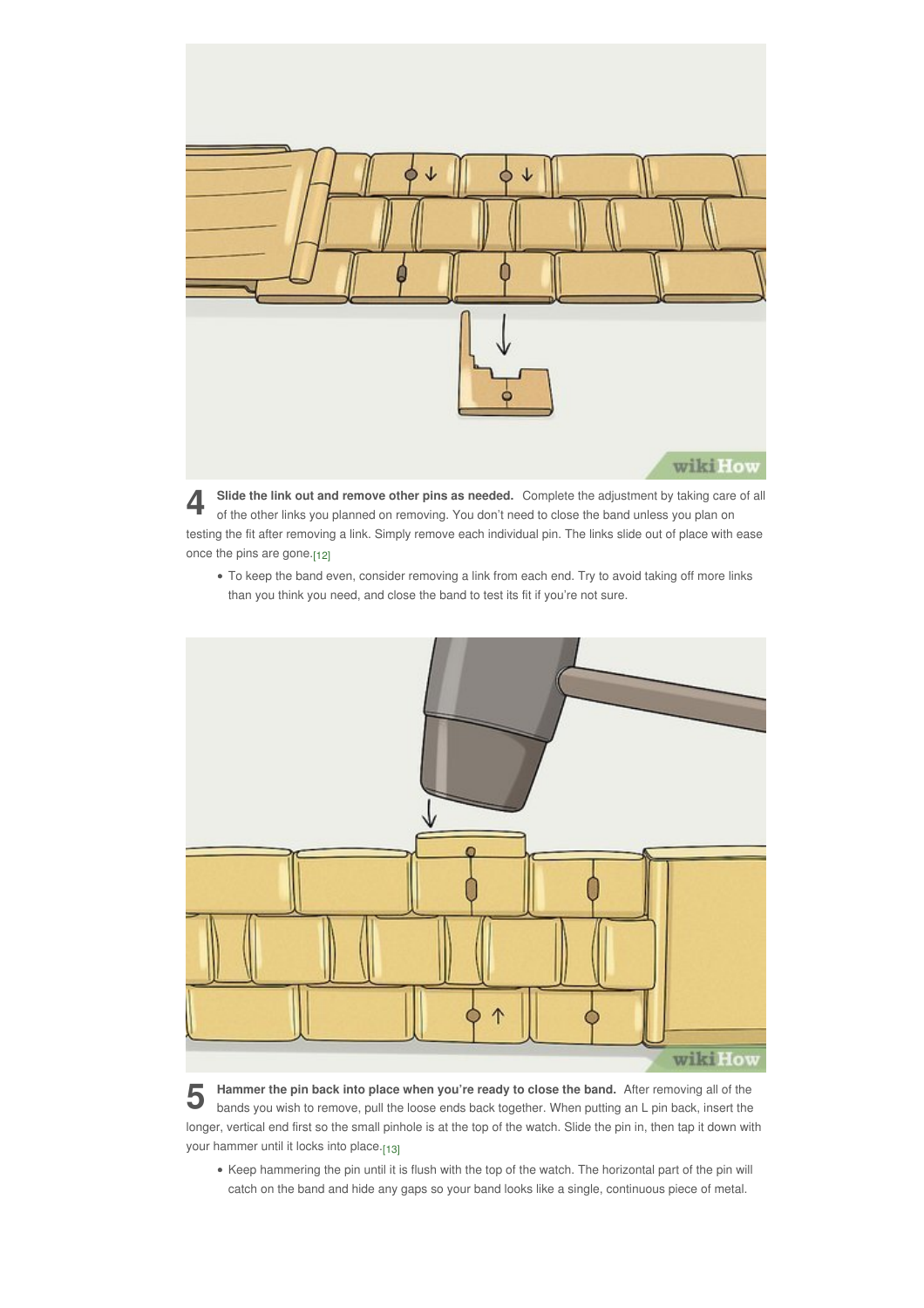<span id="page-10-0"></span>**4**



**1 Place the band on a towel with the inside part face up.** Lay down a microfiber cloth on a flat surface to avoid scratching the metal as you work. The tabs holding the links in place are on the edges **Place the band on a towel with the inside part face up.** Lay down a microfiber cloth on a flat of the band. These tabs are on both edges, so it doesn't really matter which side you start on.<sub>[\[14\]](#page-18-4)</sub>

<span id="page-10-1"></span>You could also stand the watch on a block of wood. As long as the surface is smooth and stable, it won't damage the watch.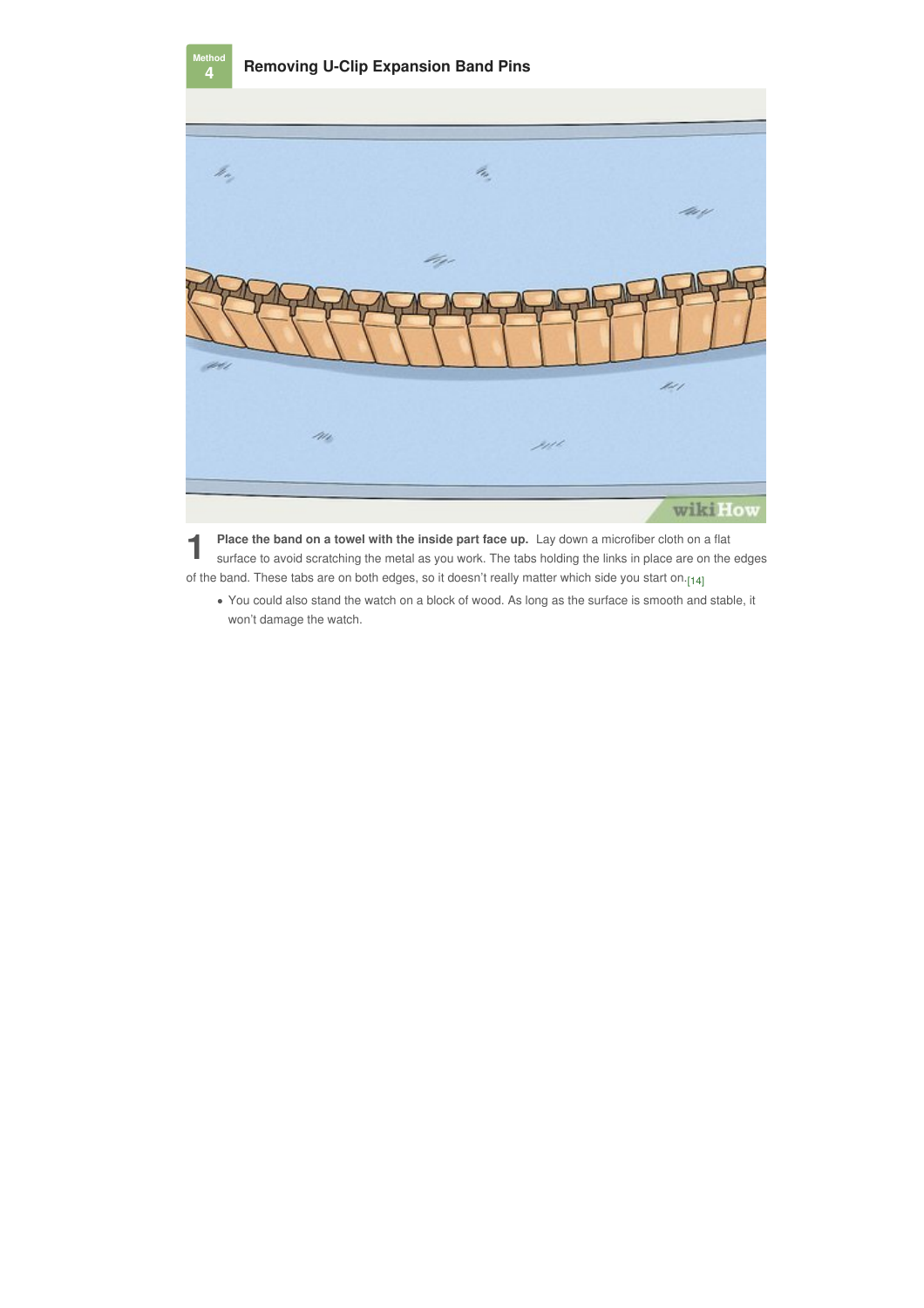

**2** Pry open the tabs on the links with a utility knife. While pinning the watch against the towel, spread the links apart with your middle and index finger. Then, begin working on the edge of the band **Pry open the tabs on the links with a utility knife.** While pinning the watch against the towel, facing you. Each link is held in place by a pair of flat tabs, so slide your knife under the tabs and pull them toward you. Keep the band pinned down with your thumb until the tabs are flat and vertical like the links they protect.[15]

<span id="page-11-0"></span>• You could also use a spring bar tool, which is like a combination push pin tool and blade made specifically for watches. Many hardware stores carry them, along with any other tools you need, or you can order one online.



**3** Turn the band around and open the tabs on the other side. The tabs aren't perfectly aligned with the ones on the opposite end, so examine the watch to find the closest ones. Pry them back with **Turn the band around and open the tabs on the other side.** The tabs aren't perfectly aligned with caution, using the edge of a knife or another tool to lift them. Pull the tabs back until they are roughly parallel with the band to avoid bending them back too far.<sub>[\[16\]](#page-18-6)</sub>

<span id="page-11-1"></span>If you need to, pull them back with a pair of pliers. Stubborn tabs are easier to bend back this way.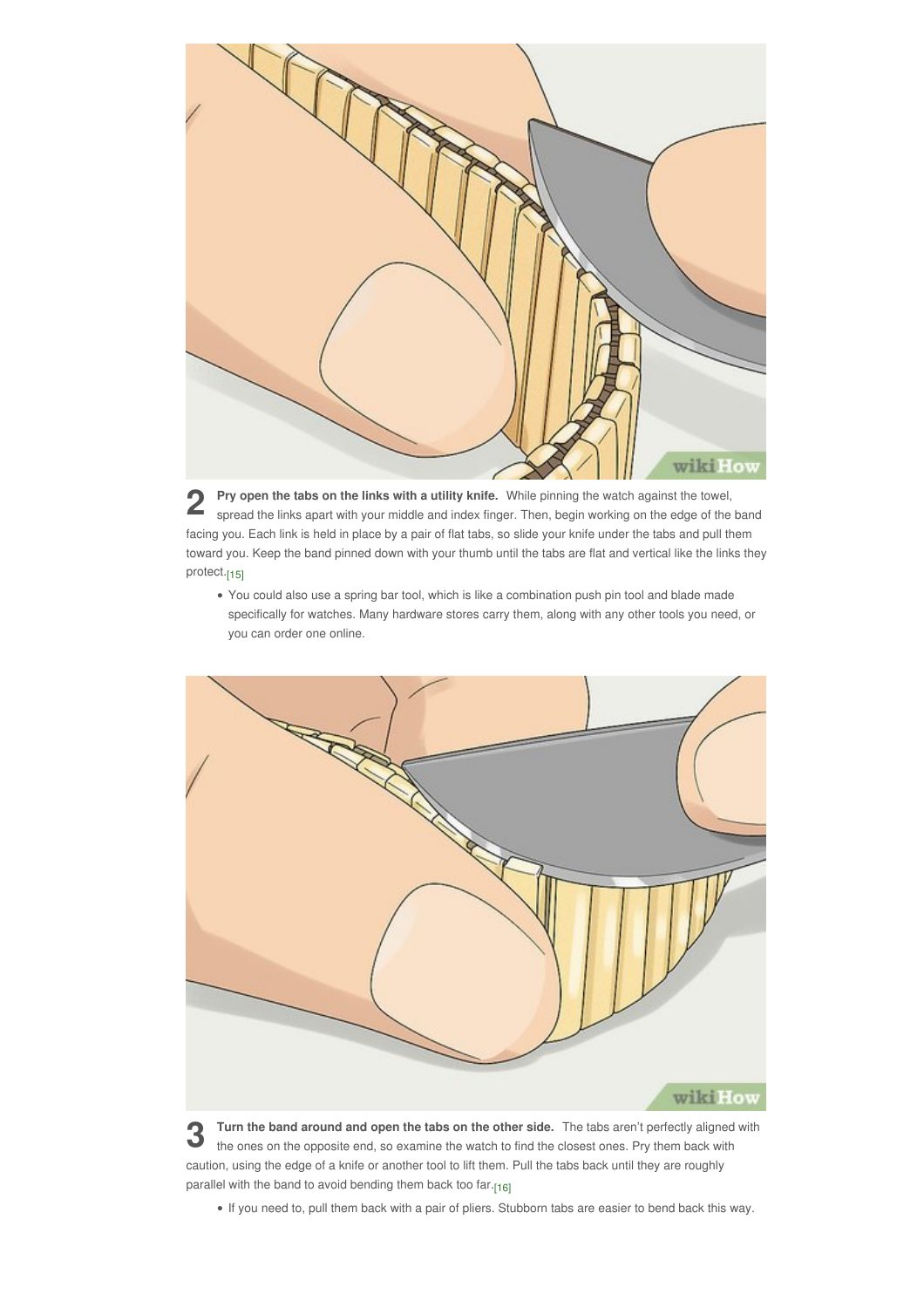

**4** Pull out the U-shaped pins between the open tabs. The pins are small, so removing them is delicate work. Slip a small pair of needle-nose pliers or tweezers into the open space between the **Pull out the U-shaped pins between the open tabs.** The pins are small, so removing them is tabs. Each link has 2 to 3 pins that look like horizontal bars when you're looking down through the band. Pull all of them out to loosen the link. [\[17\]](#page-18-7)

<span id="page-12-0"></span>The pins are on both sides of the band. After pulling a pin out, turn the band around and reach in from the other side. Getting all of the pins is a little easier if you approach them from both sides.



**5 6 hand and set it aside. Then, repeat the steps for any additional link you wish to remove. You will need band and set it aside. Then, repeat the steps for any additional link you wish to remove. You will need Remove more pins and links to shorten the band.** After removing the pins, slide the link off the to remove a series of pins for each link. It is a little tedious, but it isn't too difficult when you take your time.<sub>[\[18\]](#page-18-8)</sub>

<span id="page-12-1"></span>Remove an even number of links to keep the band looking its best. To make the process easier, remove adjacent bands instead of alternating ends.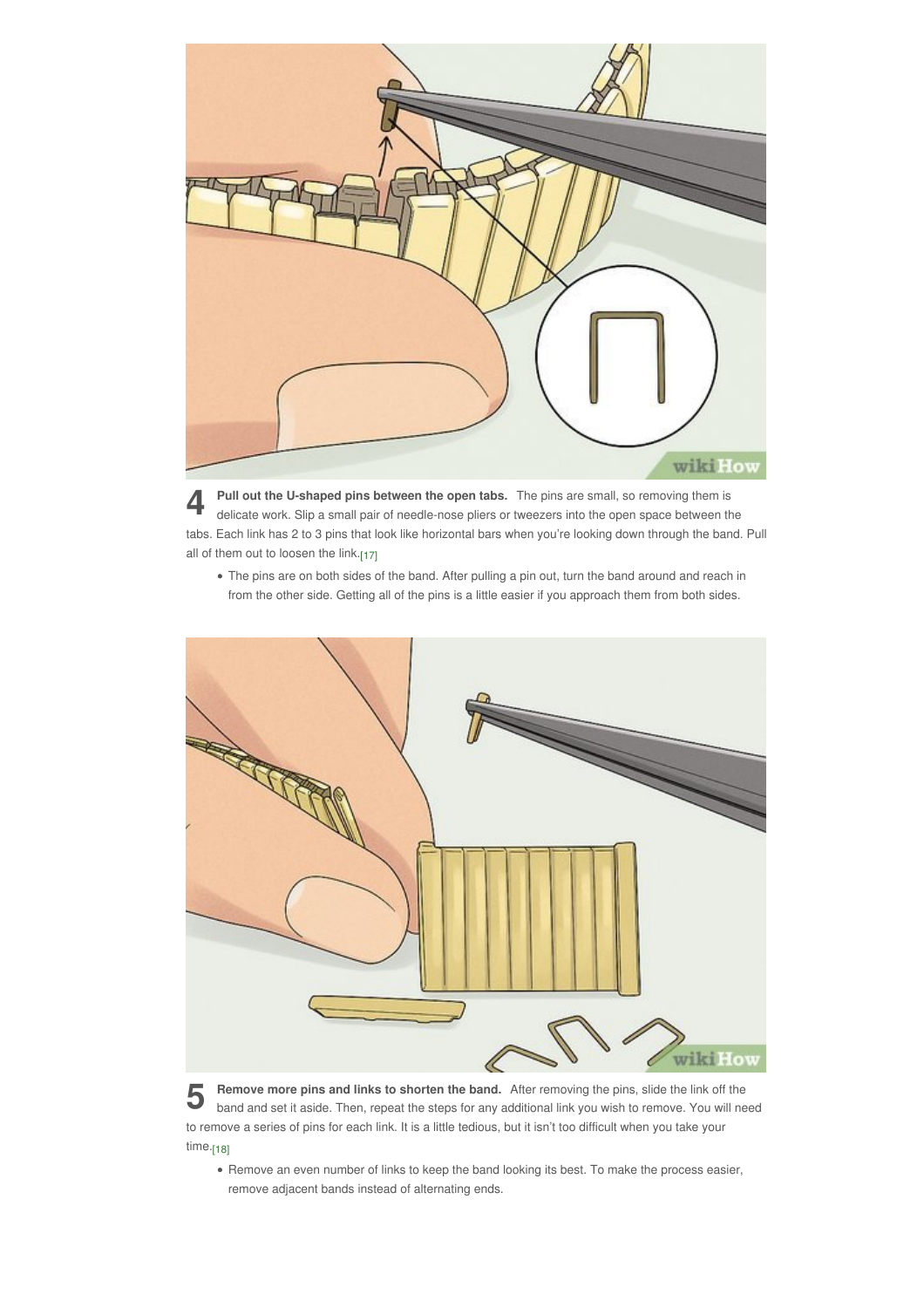

**6** Reinsert the pins to close the band again. Push the loose ends of the band together to close it again, then start putting the pins back between the open tabs. Start with 1 of the pins, holding the **Reinsert the pins to close the band again.** Push the loose ends of the band together to close it horizontal part with tweezers. Fit each pin in one of the slots between the links. Then, push them down to get them level with the clips in the other links.<sub>[\[19\]](#page-18-9)</sub>

<span id="page-13-0"></span>You will need to do the same thing on the other side of the band. Sometimes you can put them both in right away without them falling right back out. If you can't keep them in place, close the tabs on one end before putting the second pin back.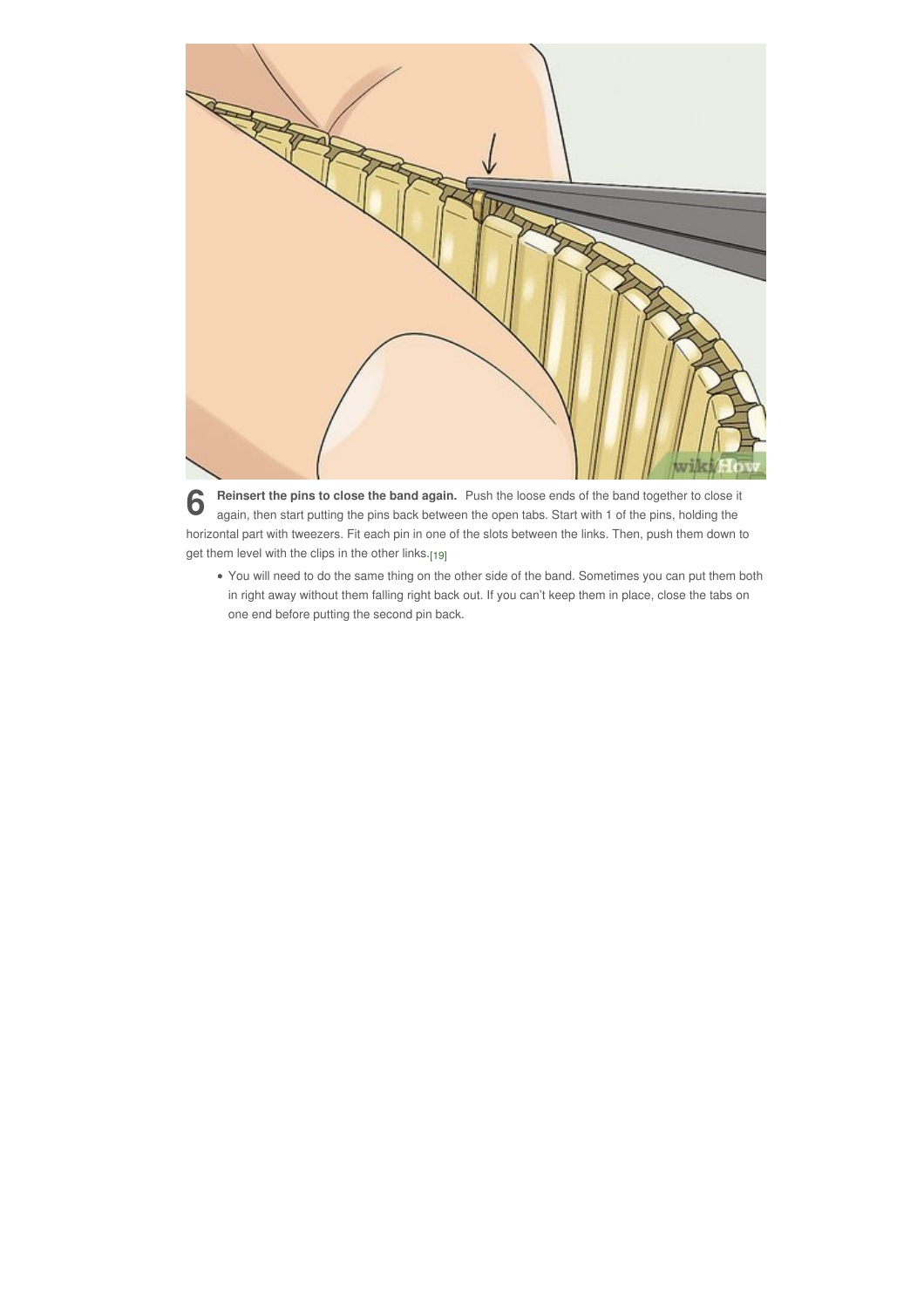

**7** Push the tabs closed with a utility knife. Use the knife or the sharp end of a spring bar tool to flatten out the open tabs. Be gentle with them to avoid damaging them as you bend them back into **Push the tabs closed with a utility knife.** Use the knife or the sharp end of a spring bar tool to position. Bend them so they lay flat against the rest of the band, holding the pins in place. To test it, try flipping the band over to see if the pins fall out.<sub>[\[20\]](#page-18-10)</sub>

- <span id="page-14-0"></span>You don't have to bend the tabs all the way over. As long as they look neat and hold the pins in place, you don't need to mess with them.
- If you need to adjust the watch band again, consider working on a different set of tabs. The tabs weaken a little each time you bend them, so try to avoid opening the same tabs each time.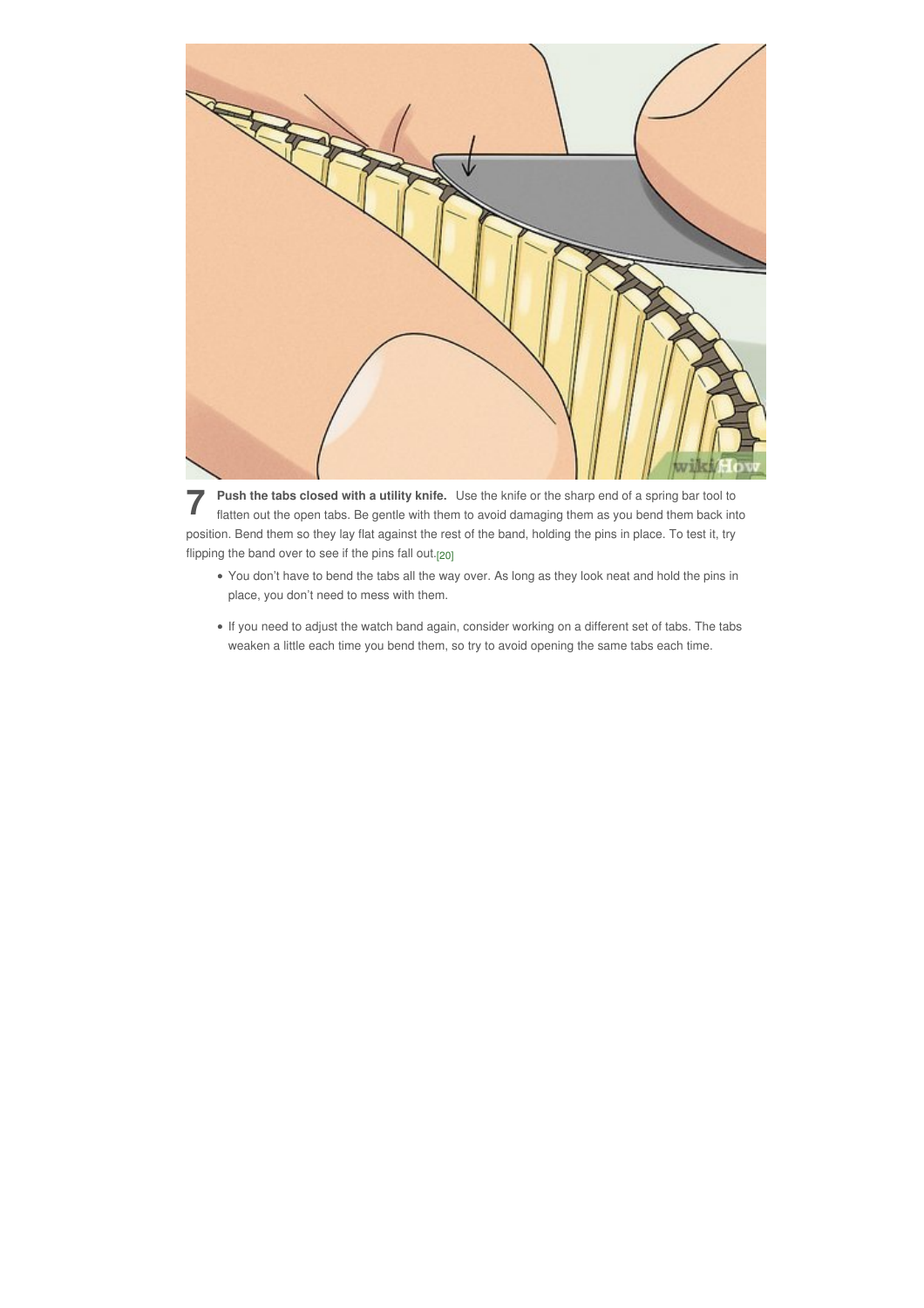<span id="page-15-0"></span>

**5**



**1** Lay the watch band flat and locate the clasp lever. Spread the watch band out on a microfiber towel with the clasp face up. Look inside the clasp to find the spot where the band passes through it. **Lay the watch band flat and locate the clasp lever.** Spread the watch band out on a microfiber In that area, you will see a small bar running across the clasp, securing it to the band. You need that lever in order to adjust the band.<sub>[\[21\]](#page-18-11)</sub>

<span id="page-15-1"></span>The lever is often over a small hook that holds the clasp closed. It is a metal bar positioned over the mesh band that moves when you pry it up.



**2** Reach the lever by sliding a small tool between the band and clasp. A watch spring bar tool works well if you have one, but you could also use a small flathead screwdriver. Most levers have small notches in them like big bullseyes. Slip the tip in and pull it back to open up the clasp.<sub>[\[22\]](#page-18-12)</sub>

<span id="page-15-2"></span>Basically, any small, pointed tool opens the clasp. You could even use something as small as a push pin if you're out of options.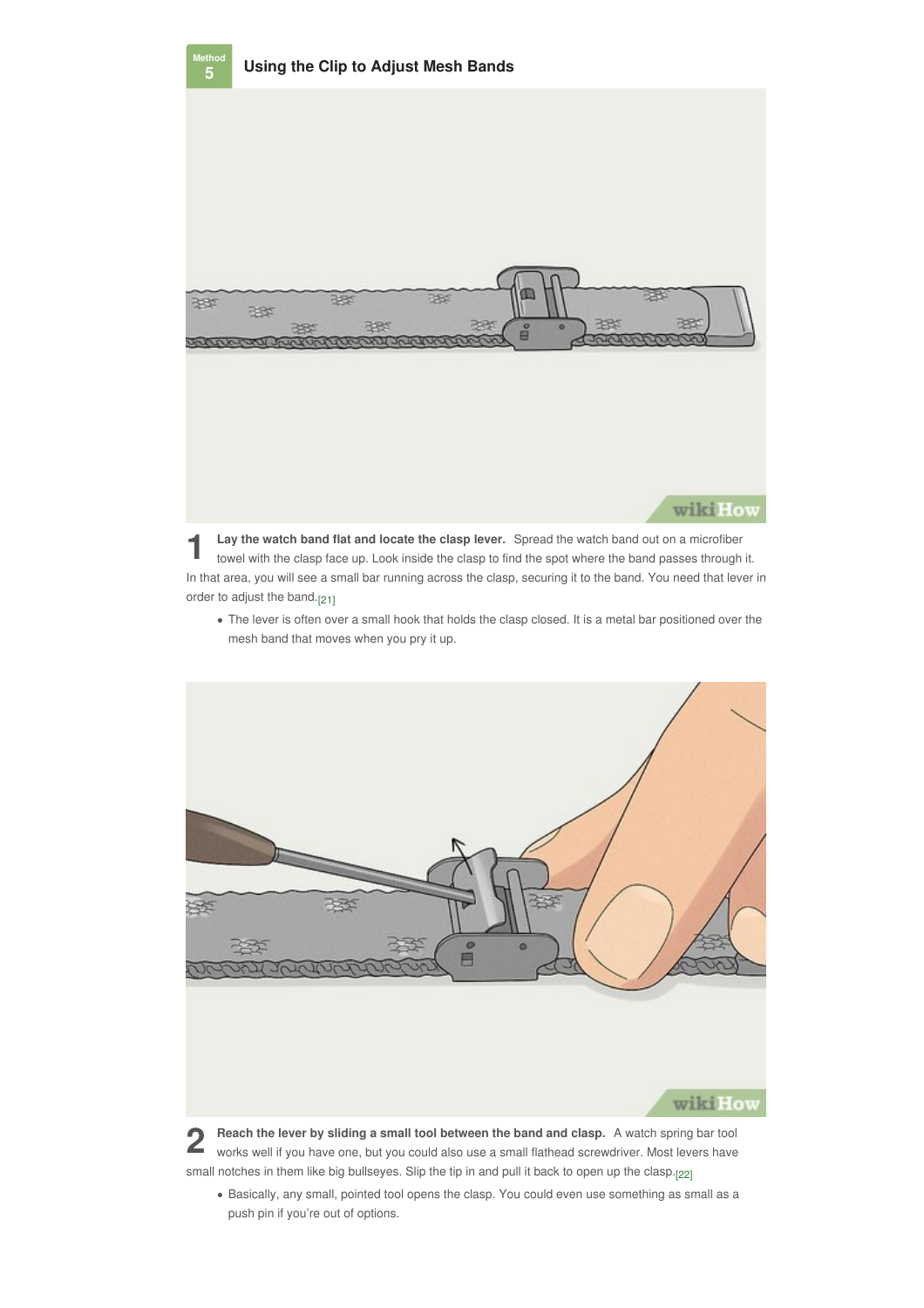

**3** Slide the clasp along the band to adjust it. Once you release the watch clasp, adjusting the band is simple. The clasp will slide freely along the band, so position it where you need it. It helps a lot if you tested the band on your wrist ahead of time and marked the adjustment position with a water-based marker.[23]

<span id="page-16-0"></span>• Always measure out the band in advance to find the proper clasp position[.](#page-18-13) Wipe off the marker when you're done making the adjustment.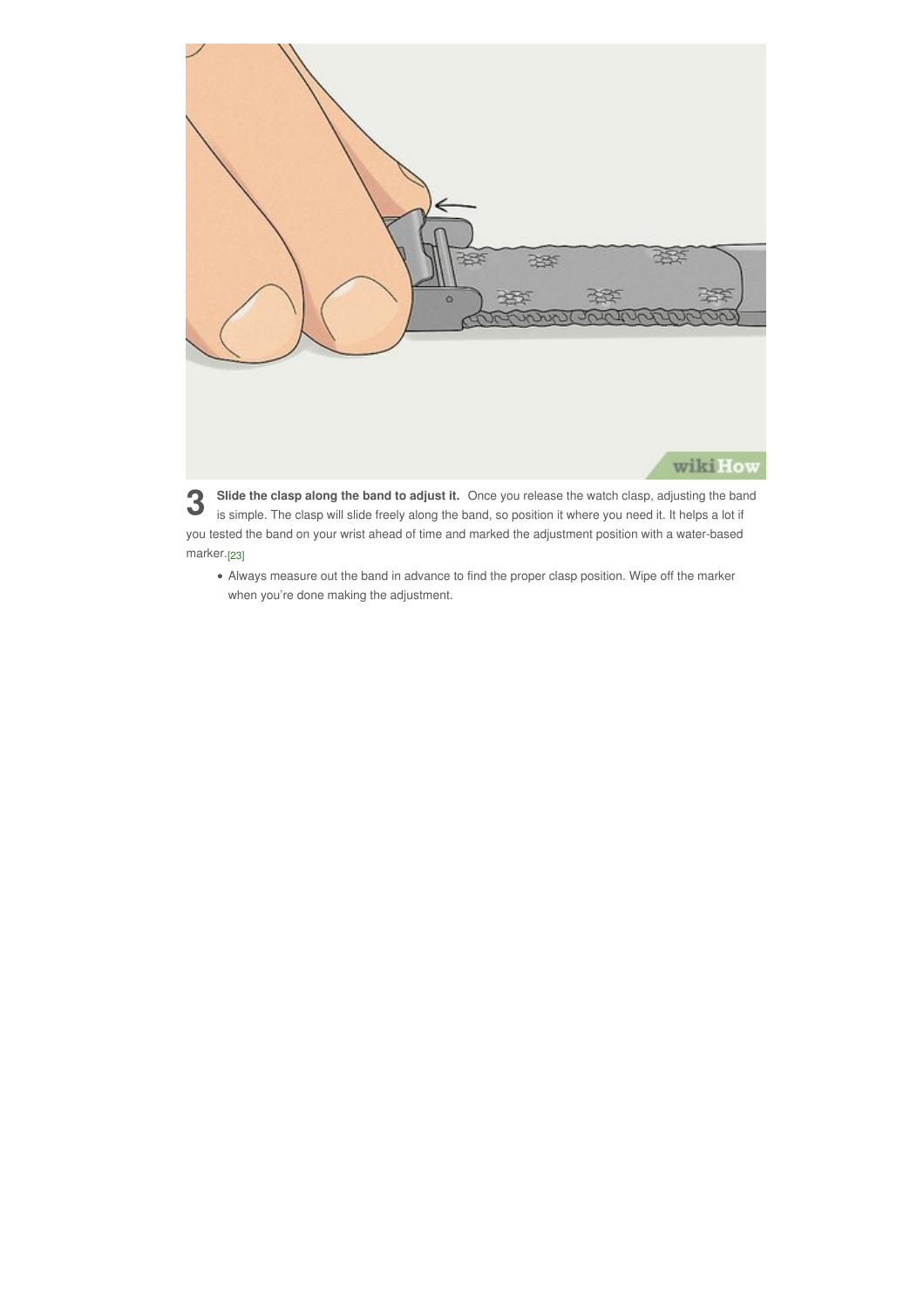

**4** Push down on the metal lever to lock the clasp in place. Reach into the clasp with a pin push, which will be the opposite end of the spring bar tool if you're using one. Set it on top of the lever, then **Push down on the metal lever to lock the clasp in place.** Reach into the clasp with a pin push, bring it down as far as you can or until you hear it click. If it doesn't click on its own, try pushing down on the clasp with your fingers or tap it down gently with a small hammer. [\[24\]](#page-18-14)

- <span id="page-17-11"></span>You could also reach the lever with a small pair of needle-nose pliers. Set the pliers on top of the lever, then hit them gently with a hammer to push the lever down.
- When the clasp locks, the band won't move around anymore. Make sure your watch is secure before putting it on.

## **Tips**

- <span id="page-17-0"></span>Whenever you make an adjustment, put the watch on right away to test it. Sometimes you need to go back and adjust the watch further to make it fit your wrist.
- <span id="page-17-12"></span>When a watch fits you well, it feels comfortable to wear. Keep it loose enough that it is removable, but not so loose that it slides off your wrist. [\[25\]](#page-18-15)
- A watch that slides around your wrist is more likely to get scratched up. Since it doesn't stay attached to a particular spot on your arm, it often falls down your arms and hits a bunch of hard things with a clunk you won't enjoy hearing.

#### <span id="page-17-1"></span>**References**

- <span id="page-17-2"></span>1. [↑](#page-1-1) [https://www.youtube.com/watch?v=aUcGOlZkeS8&feature=youtu.be&t=447](https://www.wikihow.comhttps//www.youtube.com/watch?v=aUcGOlZkeS8&feature=youtu.be&t=447)
- <span id="page-17-3"></span>2. [↑](#page-2-0) [https://www.thetrendspotter.net/how-to-remove-watch-links/](https://www.wikihow.comhttps//www.thetrendspotter.net/how-to-remove-watch-links/)
- <span id="page-17-4"></span>3. [↑](#page-2-1) [https://www.youtube.com/watch?v=bkxYvMAgUtE&feature=youtu.be&t=70](https://www.wikihow.comhttps//www.youtube.com/watch?v=bkxYvMAgUtE&feature=youtu.be&t=70)
- <span id="page-17-5"></span>4. [↑](#page-3-1) [https://www.thetrendspotter.net/how-to-remove-watch-links/](https://www.wikihow.comhttps//www.thetrendspotter.net/how-to-remove-watch-links/)
- <span id="page-17-6"></span>5. [↑](#page-4-0) [https://www.youtube.com/watch?v=XijQjJsWzts&feature=youtu.be&t=100](https://www.wikihow.comhttps//www.youtube.com/watch?v=XijQjJsWzts&feature=youtu.be&t=100)
- <span id="page-17-7"></span>6. [↑](#page-5-0) [https://www.thetrendspotter.net/how-to-remove-watch-links/](https://www.wikihow.comhttps//www.thetrendspotter.net/how-to-remove-watch-links/)
- <span id="page-17-8"></span>7. [↑](#page-6-0) [https://in.askmen.com/watch-snob/1114380/article/how-should-your-watch-fit](https://www.wikihow.comhttps//in.askmen.com/watch-snob/1114380/article/how-should-your-watch-fit)
- <span id="page-17-9"></span>8. [↑](#page-6-1) [https://www.youtube.com/watch?v=XijQjJsWzts&feature=youtu.be&t=200](https://www.wikihow.comhttps//www.youtube.com/watch?v=XijQjJsWzts&feature=youtu.be&t=200)
- <span id="page-17-10"></span>9. [↑](#page-7-1) [https://www.youtube.com/watch?v=jX0kdr4pf8I&feature=youtu.be&t=8](https://www.wikihow.comhttps//www.youtube.com/watch?v=jX0kdr4pf8I&feature=youtu.be&t=8)